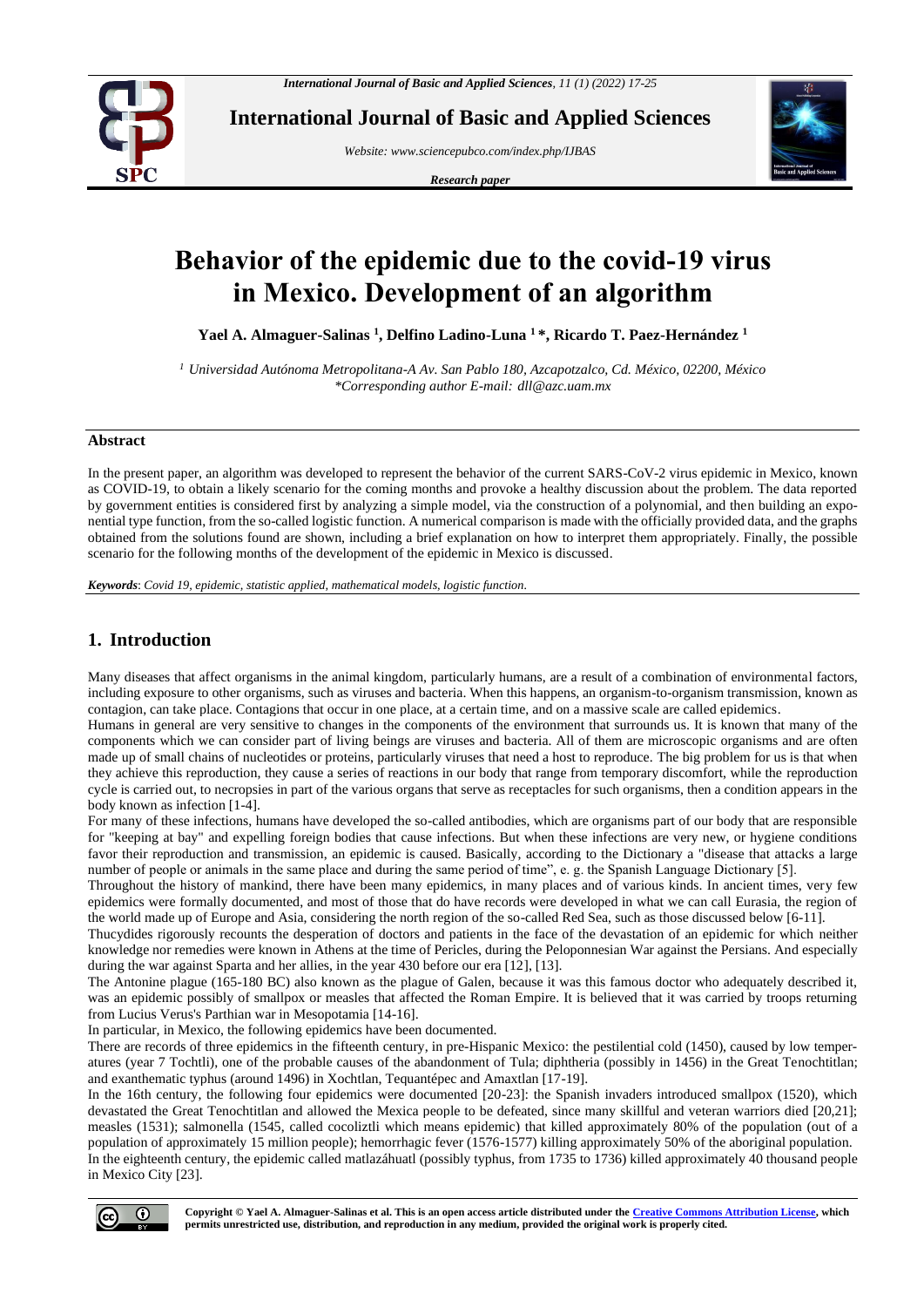In the 19th century, cholera (1833) killed some 324,000 inhabitants throughout the national territory; and there was yellow fever (1883) in Mazatlán, where 2,541 people died (16% of the population of this municipality) [23].

At the beginning of the 20th century, several epidemics appeared [23-26]. In Mazatlán, the first cases of the black plague of the bubonic variety (1902-1903), infected approximately 824 people and killed 582. Later, Spanish influenza (1918), left in Mexico about 500,000 deaths from a population close to 14 million people at that time [23], [24]. Poliomyelitis (1948-1955) affected 1,100 people and was eradicated by vaccination [26].

Already in the current XXI century, influenza due to the A-H1N1 virus spread throughout the country without serious consequences [27]. And currently, two years have passed since the SARS-CoV-2 virus, commonly called Covid-19, was detected. It caused an epidemic in Wuhan (China) and spread rapidly throughout the world [28], consequently classified as a pandemic by the World Health Organization (WHO). Its rapid expansion has led to many errors in the policies of each nation, as it has resulted in a problem with many variants and many mutations. In the world, 383,509,779 accumulated confirmed cases and 5,693,824 deaths have been reported so far, and 10,040,768,270 doses of vaccine have been applied. In Mexico there are 5,068,985 total confirmed cases, 308,141 deaths and 167,682,458 doses of vaccine applied, as of February 4, 2022 [29].

Without a doubt, it has been a great achievement to have a vaccine available in such a short time to combat this epidemic, since it must be taken into account that when an epidemic caused by mutations or unknown viruses develops, no country and no system of health is ready. It has to be learned at the same time as it is fought, and it is necessary to develop ways to avoid new outbreaks by developing control measures, as in the case of poliomyelitis, measles, smallpox, and others. But once the behavior and symptoms of the epidemic have been learned more or less, actions are generated to protect society: prevention measures, where citizens must cooperate; generation of drugs to combat infection; a long-term solution (a vaccine), which unfortunately takes time and the cost is high in all respects; and lastly, monitoring that leads to trying to predict the development of the epidemic, although it will necessarily only be approximate. However, in record time, various palliative vaccines have been developed, considering that to achieve a vaccine that permanently immunizes against a virus or bacteria, or any other pathogen, around 10 years are needed on average [30, 31].

The first step is to learn the virus incubation period and its transmission velocity and method (speed, range, lethality, variants, active lifetime, etc.). So, it is important to find prediction methods, which constitute a great challenge. A basic tool to try to predict the behavior of an epidemic (of the pathogen that causes it) is statistics. But being an unknown pathogen in many aspects, traditional prediction methods may not be enough. In the long term and knowing the general behavior of the pathogen, it is possible to arrive at sufficiently satisfactory results, as long as the population likely to be affected becomes aware and consequently follows the suggestions of specialists: epidemiologists, infectious disease specialists, and others. It is a big responsibility and there is a risk of the political use of the problem if the measures are not entirely adequate. So, there must be an attitude of cooperation of the population, instead of just looking for and exaggerating possible government errors in combating the problem.

In this paper, we present a statistical study to generate an algorithm that allows projecting the epidemic situation due to the SARS-CoV-2 virus in Mexico, based on the data provided by government entities. To achieve this, a review will be made of the data reported daily from March 2020 on the number of confirmed cases of people infected with the virus. Initially, polynomials will be constructed to show the behavior from a given month with a five-month projection to observe two key moments: the point of the maximum number of confirmed infections per day and the corresponding decline in the number of confirmed cases, so that it will be possible to construct asymptotic curves showing the evolution of the epidemic. The data from the initial 28 weeks will be used first, to subsequently carry out the same algorithm with 52 weeks of data. The construction of the so-called logistic equation will be used, which will allow a more adequate modeling of the mentioned behavior. The resulting algorithm will be contrasted with data reported for several days over a year, so that we can observe how the values obtained by the algorithm approach the reported values as more recent data are considered, using data provided in the middle of 2021. [29]. It should be noted that this is only one possible model and is by no means intended to be the correct model, as many factors may not have been taken into account. As it has been observed, each country and each region presents a different way of evolving from the current epidemic. Therefore, we are currently interested in conducting this brief study only considering the case of Mexico.

## **2. Construction of an algorithm or procedure**

To build mathematical models that are good enough to represent the behavior of any situation with scattered data (in our case, the behavior of an epidemic due to a virus), it is necessary to consider various statistical concepts. It is thus convenient to collect, organize, analyze, and interpret data to provide an acceptable explanation for the behavior of these data that are subject to uncertainty. The use of statistics is essential since it seeks to establish limits to the uncertainty of situations with scattered data and to give probable conclusions about different sets and/or relationships between such data sets.

#### **2.1. About the data and its organization**

So, for the construction of the mathematical model mentioned in the Introduction, the data provided by the Mexican government through official communications [29], starting February 28, 2020, are considered. The first 28 weeks of data, organized by week, are shown in Table 1. Since as of October 2020 a large part of the population stopped following sanitary measures, causing a rebound in the number of infections per day at the end of 2020, and because the government carried out a count readjustment for those dates, a new analysis of results will be carried out, considering a period of one year and with the newly updated data. It will then be necessary to reconsider the original model, extending the sample with which we will work and considering the adjustments made by a commission in charge of watching the mentioned epidemic in Mexico, dependent on the Ministry of Health. The 52-week results are shown in Table 2. It is not easy to obtain a behavioral model of something that is not known, so in the following lines, we venture a possibility.

It is important to note that the data tables presented are only fully confirmed data. The problem generated by the virus commonly called COVID-19 is very unpredictable, by its very nature. For this reason, only the data provided by the entities responsible for one year are considered, this is done using only the data that is considered necessary, since during the development of the algorithm proposed here, more data emerged with a different dynamic develop.

| Table 1: Confirmed Cases. First 28 Weeks |      |                 |  |  |
|------------------------------------------|------|-----------------|--|--|
| Data No.                                 | days | Confirmed cases |  |  |
|                                          |      |                 |  |  |
|                                          | 14   |                 |  |  |
|                                          | ∠    | 164             |  |  |
|                                          |      |                 |  |  |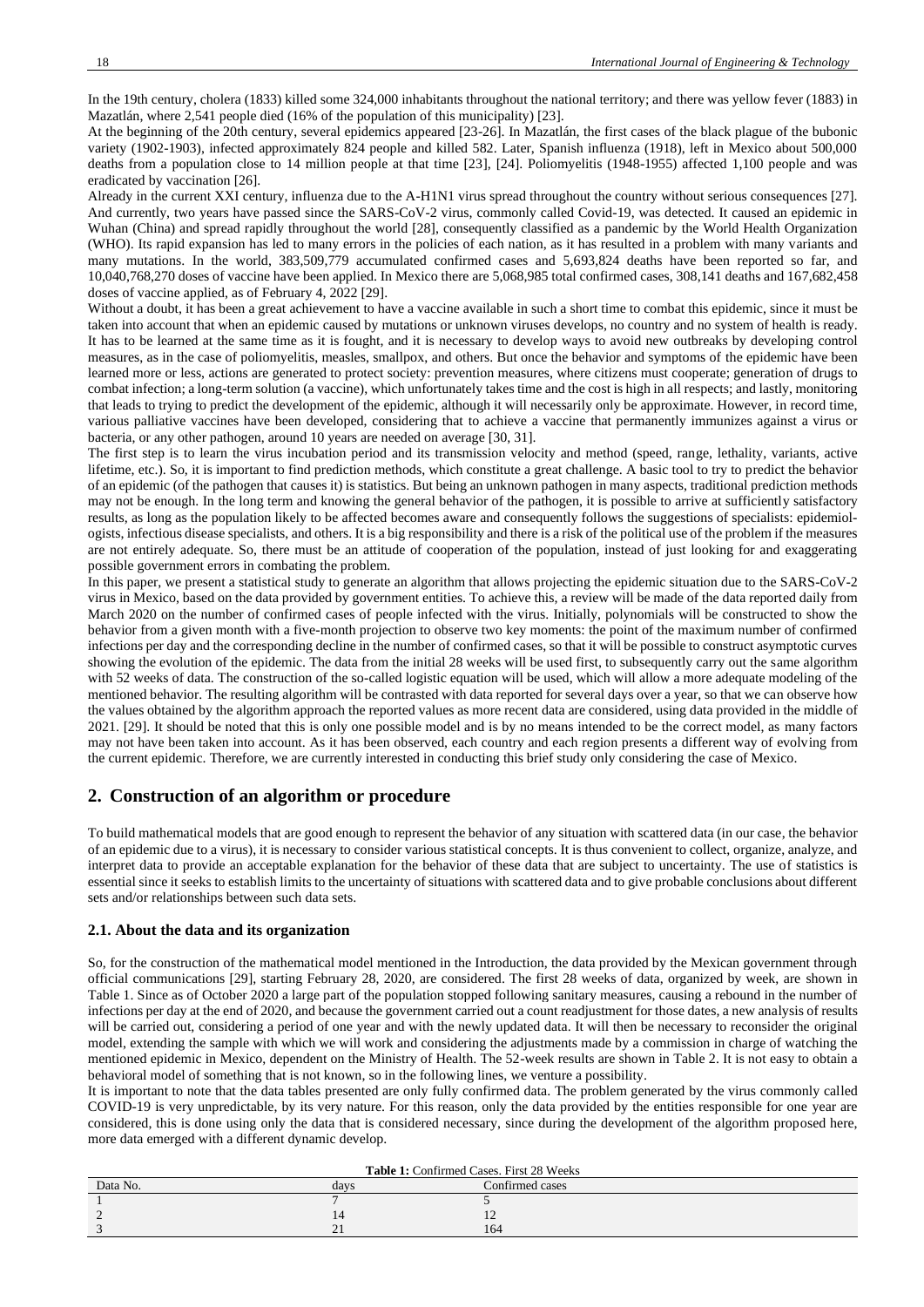| $\overline{4}$ | 28  | 585    |
|----------------|-----|--------|
| $\mathfrak s$  | 35  | 1510   |
| 6              | 42  | 3441   |
| $\sqrt{ }$     | 49  | 6297   |
| $\,8\,$        | 56  | 11633  |
| $\overline{9}$ | 63  | 19224  |
| 10             | 70  | 29616  |
| 11             | 77  | 42595  |
| 12             | 84  | 59567  |
| 13             | 91  | 81400  |
| 14             | 98  | 105680 |
| 15             | 105 | 133974 |
| 16             | 112 | 165455 |
| 17             | 119 | 202951 |
| 18             | 126 | 238511 |
| 19             | 133 | 282283 |
| 20             | 140 | 324041 |
| 21             | 147 | 370712 |
| 22             | 154 | 416179 |
| 23             | 161 | 462690 |
| 24             | 168 | 505751 |
| 25             | 175 | 543806 |
| 26             | 182 | 579914 |
| 27             | 189 | 616894 |
| 28             | 196 | 652364 |

| Table 2: Confirmed Cases for 52 Weeks |        |                 |  |  |
|---------------------------------------|--------|-----------------|--|--|
| Week                                  | days   | Confirmed cases |  |  |
| $\mathbf{1}$                          | $\tau$ | 85              |  |  |
| $\sqrt{2}$                            | 14     | 207             |  |  |
| $\sqrt{3}$                            | 21     | 809             |  |  |
| $\overline{4}$                        | 28     | 1869            |  |  |
| $\mathfrak{S}$                        | 35     | 3811            |  |  |
| 6                                     | 42     | 6796            |  |  |
| $\boldsymbol{7}$                      | 49     | 11964           |  |  |
| $\,8\,$                               | 56     | 20286           |  |  |
| 9                                     | 63     | 31510           |  |  |
| 10                                    | $70\,$ | 45157           |  |  |
| 11                                    | 77     | 63011           |  |  |
| 12                                    | 84     | 86295           |  |  |
| 13                                    | 91     | 112538          |  |  |
| 14                                    | 98     | 141994          |  |  |
| 15                                    | 105    | 175840          |  |  |
| 16                                    | 112    | 212678          |  |  |
| 17                                    | 119    | 251125          |  |  |
| 18                                    | 126    | 293931          |  |  |
| 19                                    | 133    | 338149          |  |  |
| 20                                    | 140    | 386989          |  |  |
| 21                                    | 147    | 437084          |  |  |
| 22                                    | 154    | 484292          |  |  |
| 23                                    | 161    | 526154          |  |  |
| 24                                    | 168    | 565911          |  |  |
| 25                                    | 175    | 603606          |  |  |
| 26                                    | 182    | 642743          |  |  |
| 27                                    | 189    | 681881          |  |  |
| $28\,$                                | 196    | 717684          |  |  |
| 29                                    | 203    | 747106          |  |  |
| 30                                    | 210    | 780989          |  |  |
| 31                                    | 217    | 813726          |  |  |
| 32                                    | 224    | 845974          |  |  |
| 33                                    | 231    | 883697          |  |  |
| 34                                    | 238    | 927239          |  |  |
| 35                                    | 245    | 970784          |  |  |
| 36                                    | 252    | 1010576         |  |  |
| 37                                    | 259    | 1058112         |  |  |
| 38                                    | 266    | 1101966         |  |  |
| 39                                    | 273    | 1156987         |  |  |
| 40                                    | 280    | 1219454         |  |  |
| 41                                    | 287    | 1290434         |  |  |
| 42                                    | 294    | 1367454         |  |  |
| 43                                    | 301    | 1441339         |  |  |
| 44                                    | 308    | 1512464         |  |  |
| 45                                    | 315    | 1601433         |  |  |
| 46                                    | 322    | 1711885         |  |  |
| 47                                    | 329    | 1816057         |  |  |
| 48                                    | 336    | 1909708         |  |  |
| 49                                    | 343    | 1973150         |  |  |
| 50                                    | 350    | 2028411         |  |  |
| 51                                    | 357    | 2071985         |  |  |
| 52                                    | 364    | 2113274         |  |  |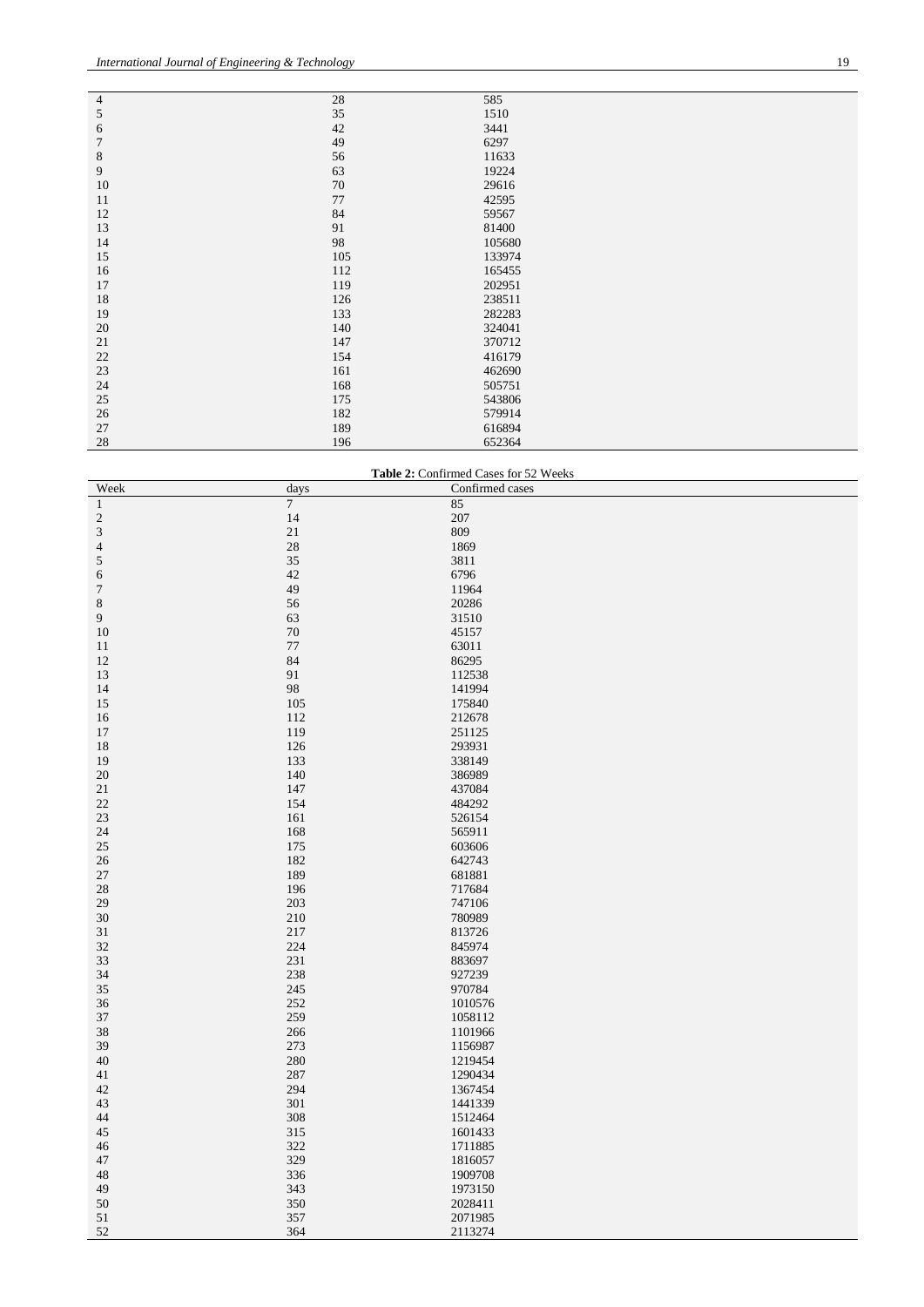#### **2.2. A first try. A polynomial model**

Given how the pandemic generated by the Covid-19 virus has behaved, a 4<sup>th</sup>-degree polynomial was initially proposed, to find out the approximate number of confirmed infections on the selected day. But that also allows finding a rate of increase in accumulated cases per day, with data at the national level. The critical points corresponding to the mentioned polynomial were obtained, so that we define the function  $y(t)$  = number of confirmed cases at time t (measured in days first and weeks later) and its corresponding derivative to t, namely  $y'(t)$  = growth rate of confirmed cases at time t. Considering the condition  $y'(t) = 0$ , three roots were obtained, two of them imaginary, so only the positive real root was taken into account. Certain considerations were made to relate the values of the variable found with the number of days from the first case, thus considering the appearance of several infections per day, and its consequent decline in this data (infections per day). The polynomial obtained was the following,

$$
y(t) = 0.0015988 \ t^4 + 0.15617 \ t^3 - 39.55t^2 + 1002.3t - 6986.9,\tag{1}
$$

and its corresponding first derivative,

$$
y'(t) = -0.0063952 \ t^3 + 1.7285 \ t^2 - 79.108 t + 1002.3,\tag{2}
$$

which with the condition  $y'(t) = 0$ , provides the solutions

$$
t_1 = 216.49, \quad t_2 = 26.898 + 0.69084 \ i, \quad t_3 = 26.898 - 0.69084 \ i,
$$
\n
$$
(3)
$$

being the real solution t<sub>1</sub>, the sought value since the other roots are imaginary. The extreme condition is obtained from the evaluation of the second derivative, obtaining a maximum as expected for the value  $t_1$  shown in (3). That is, it would correspond to the existence of a maximum of infections on day 216 or 219, depending on whether it is convenient to take the nearest integer above or below the exact value for  $t_1$ . The possibility of the beginning of the decline in the number of infections per day indicates that on day 219 (October 2, 2020) there should be a maximum in the registry of accumulated cases, and their corresponding growth should begin to be very slow if the epidemic behaved as it did during the first six months. The function (1) evaluated at the value obtained, namely  $t_1 = 217$ , should start to "flatten out", that is, to have an asymptotic tendency. But due to its shape, it only shows the moment when the number of daily infections should decline. Hence, with the condition for the aforementioned derivative, it is found that approximately the number of confirmed infections as of October 2, 2020, should be 685,894. The official number recorded that day was 813,726, so the calculated amount represents a difference of 15.7% with respect to the official amount reported. For a preliminary test, it shows that it is possible to construct a polynomial in this way, one which represents approximately the time (day number) when the decline in the number of infections per day begins. Figure 1 and Figure 2, respectively, show the curves obtained for the function and for its derivative, where such points are observed.



**Fig. 1:** Graph of the Function Y(T), of the Behavior of the Pandemic, for an Interval of −100 *t* 300 .



**Fig. 2:** Graph of the Function Y'(T), for an Interval of  $0 \le t \le 250$ .

As previously mentioned, the function in (1) is not entirely correct, because apart from the very diverse variations of infections per day, due to multiple factors that are difficult to control, a more appropriate model would allow us to construct a function that at infinity of the variable behaves asymptotically, towards a value that indicates the trend of the number of infections to zero. Thus, we now consider the function used for population growth, also known as the logistic function, for which we will need to solve the logistic equation,

$$
\frac{dP}{dt} = P(a - bP) \,,\tag{4}
$$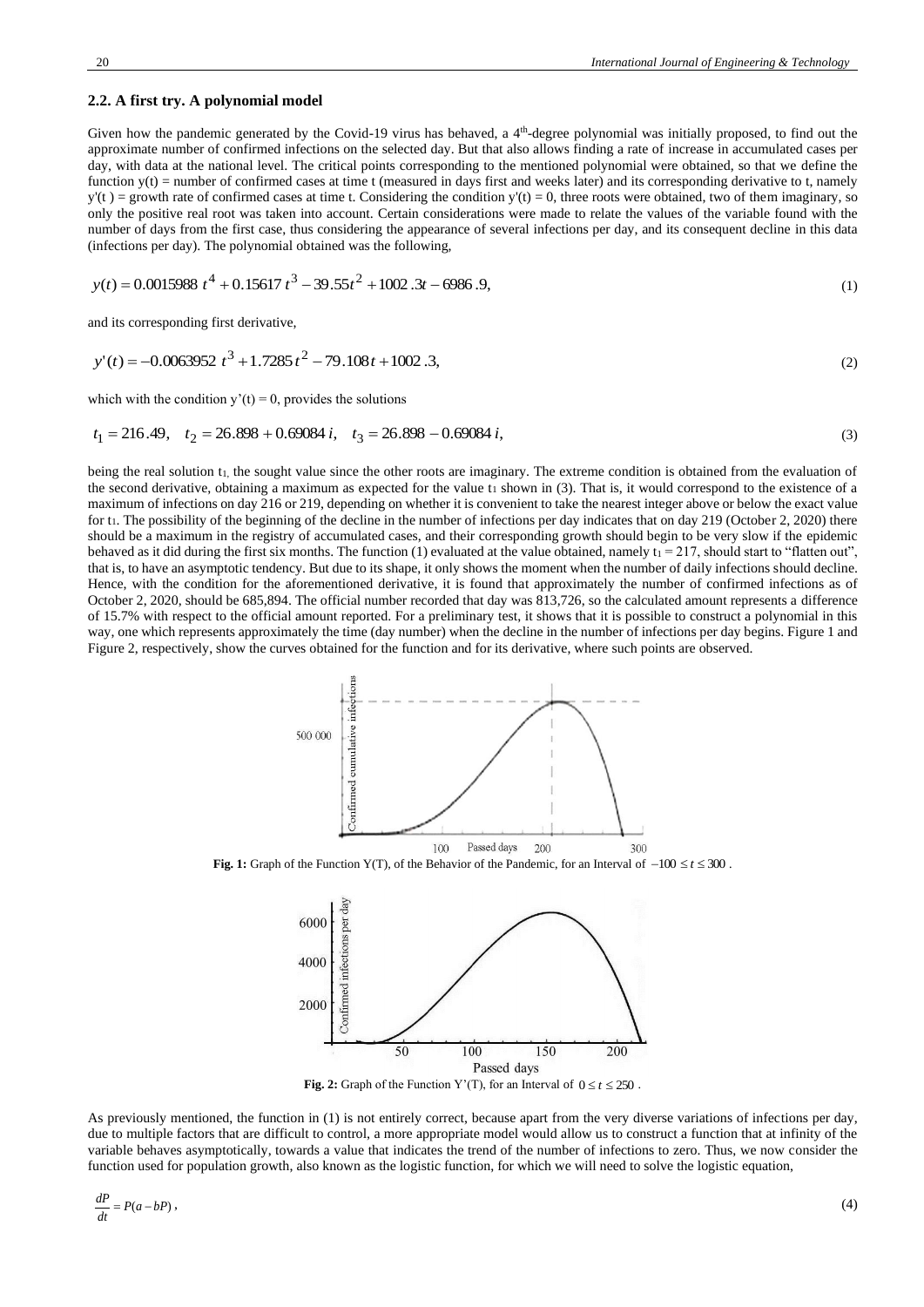where:

- $P =$  population at any instant of time
- $a = constant to be determined, according to the conditions of the problem$
- $b = constant$  to be determined according to the conditions of the problem

Equation (4) can be written in another way, by separating the factors, considering the need to have a single variable on each side of the equality, from which when integrating we obtain,

$$
P(t) = \frac{(aP_0)}{bP_0 + (a - bP_0)e^{-at}},
$$
\n(6)

being:

a = constant to be determined  $b = constant to be determined$  $P_0$  = Initial population

The logistic function that allows a better approximation of the problem has been obtained. Considering the initial condition, namely the value of the function for the initial time  $(t = 0)$ , which will be the initial population P<sub>0</sub>, in our case the number of confirmed infections, which can be taken arbitrarily, not necessarily on day zero of the epidemic.

#### **2.3. A more realistic model**

Taking into account equations (4) and (6), we now build an algorithm that allows us to model the development of the COVID-19 pandemic, closer to its occurrence, by considering the possibility of an asymptotic behavior that reflects the decline in infections in an unknown time. In the limit to infinity, for the population function (6) it is observed that the maximum population M of possible contagions is as,

$$
M = \frac{a}{b} \tag{7}
$$

That is the maximum population (maximum number of confirmed infections) is not related to the initial population, but to the two constants that we must determine. To do so, we use the data provided in Table 1, in (1) and (2) equations in order to solve (6). From (2), which represents the growth rate of the number of infections per day, for two arbitrary time values, for which the number of confirmed infections is known (populations at those chosen moments), we define t<sub>0</sub> = 98 and t<sub>1</sub> = 196, for which we have,

 $P(t_0 = 98) = 105680$  and  $P(t_1 = 196) = 652324$ ,

Which by substituting in (2) they give the growth rate of infections for those days, and from (4) for  $P(t)$  as a function instead of  $y(t)$ , we have the system of linear equations,

$$
\begin{cases} 3831 = 105680(a - 105680b) \\ 3746 = 652364(a - 652364b) \end{cases} (8)
$$

Whose solution gives a  $\approx$  42145(10<sup>-8</sup>) and b  $\approx$  5.58(10<sup>-8</sup>). Now substituting the values of time used in (2),

$$
P'(98) = 3831
$$
 and  $P'(196) = 3746$ ,

And substituting in (7) one has M = 755339, which will be the maximum number of infections for  $P_0 = 652363$  corresponding to the selected day  $t_0 = 196$ , so that (6) is reduced to,

$$
P(t) = \frac{27495.7663}{0.0364 + 0.00575e^{(-4.21X10^{-2})t}}
$$
(9)

Expression (9) constitutes a more adequate approximation of the behavior of the epidemic in Mexico, as can be seen from the following considerations.

We graph the function of the behavior of the epidemic (9) in the range of values (−196,100), as shown in Figure 3, and which as can be seen is asymptotic, as the epidemic is expected to behave, having as limit a maximum value of confirmed infections, and so tending to zero value in the number of infections per day.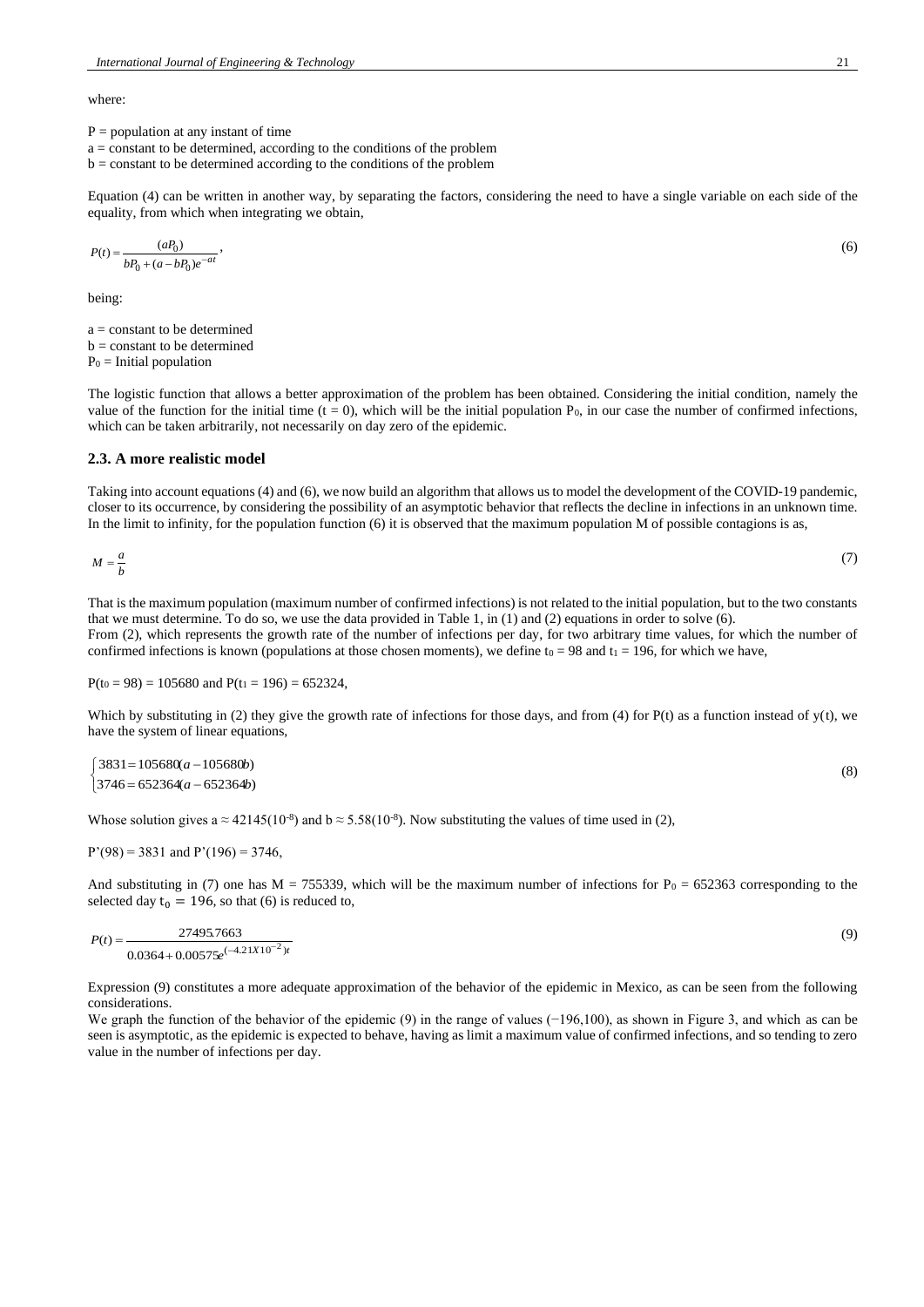

**Fig. 3:** Behavior of the Epidemic in an (−196,100) Interval for the Logistic Function (9).

Figure 3 shows that from about  $t = 80$ , the function begins to have linear behavior since the number of infections per day would begin to reduce, and from that point, the curve apparently "flattens". That is, considering  $t = t_m - t_0$ , with  $t_0 = 196$ , the result is  $t_m = 276$ , it would be expected, according to our logistic function, that the number of infections per day would stabilize, and we would find ourselves in the stage of exit of the pandemic for day 276 (November 30, 2020) since the beginning of the pandemic in Mexico, reaching a number of infections no greater than P(t→∞) ≈ 755378 of confirmed cases by COVID-19.

Up to this point in the data analysis, only the first 6 months of the epidemic were considered. In addition, in October 2020, a large part of the population stopped following the sanitary measures (despite the calls to continue following them), and also year-end parties began to be held, as well as clandestine events with 200 to 300 people in much of the country, causing a sudden increase in confirmed infections by the end of 2020. Due to the above, since the government carried out a readjustment of the count for this data (which was updated on the CONACYT page), a new analysis of results carried out for a longer period of time (one year) and with updated data, as well as the consideration of the sudden increase in confirmed cases at the end of the year, shows better the behavior to be observed.

Updating the data of confirmed cases and extending these for 52 weeks, we obtain a polynomial similar to the one obtained with the sixmonth data, with which we will represent the number of confirmed cumulative cases of infection. The polynomial obtained for these new data (Table 2) is,

$$
y_2(t) = 0.00033884 \ t^4 - 0.23951 \ t^3 + 67.844 \ t^2 - 3273.6t + 30124 \ , \tag{10}
$$

$$
t_1 = 28.080, t_2 = 251.03 + 151.65i, t_3 = 251.03 - 151.65i,
$$
\n
$$
(11)
$$

And the corresponding first derivative, which with the condition  $y'(t) = 0$  allows to obtain,

Where only the solution  $t_1$  is useful as it can be seen, which is real and positive, as it should be. In addition, an extreme value for the function is obtained by evaluating the second derivative in the possible real root  $t_1$  of the first derivative. The obtained value indicates the existence of a minimum of the function  $y_2(t)$ , which indicates that the polynomial obtained from the new data does not provide information on the possible day on which the epidemic will reach its peak, nor on what date the contagion curve will begin to "flatten". So, we will now use the so-called logistic equation but apply it to the data in Table 2.

Starting from the initial approach, with the first data considered, we now turn to the logistic equation in the following way,

$$
P_2(t) = \frac{(aP_0)}{bP_0 + (a - bP_0)e^{-at}}\tag{12}
$$

Furthermore (7) can also be used so that can be define,

$$
M_2 = \frac{a}{b} \tag{13}
$$

We now proceed to determine the maximum population, considering the new data (Table 2) and the growth rate expressed by evaluating the derivative of the function  $y_2(t)$ , to find the solution of (4). The growth ratio with the data in Table 2 is,

$$
y'_2(t) = 0.0013554 \ t^3 - 0.71853 \ t^2 + 135.69t - 3273.6,\tag{14}
$$

And using two arbitrary values of t from Table 2, of which the populations are known (number of confirmed infections), namely  $t_0 = 182$ and  $t_1 = 364$ , we have  $P_2(t_0) = 642743$  and  $P_2(t_1) = 211327$ . Evaluating (14) in those same values of t, we have,

$$
P'_{2}(182) \approx 5793 \text{ y } P'_{2}(364) \approx 16284 \tag{15}
$$

With these values, a solution to equation (4) is sought, and the system of equations is obtained:

$$
\begin{cases}\n5793 = 642743(a - 642743b) \\
16284 = 2113274(a - 2113274b)\n\end{cases}
$$
\n(16)

So that,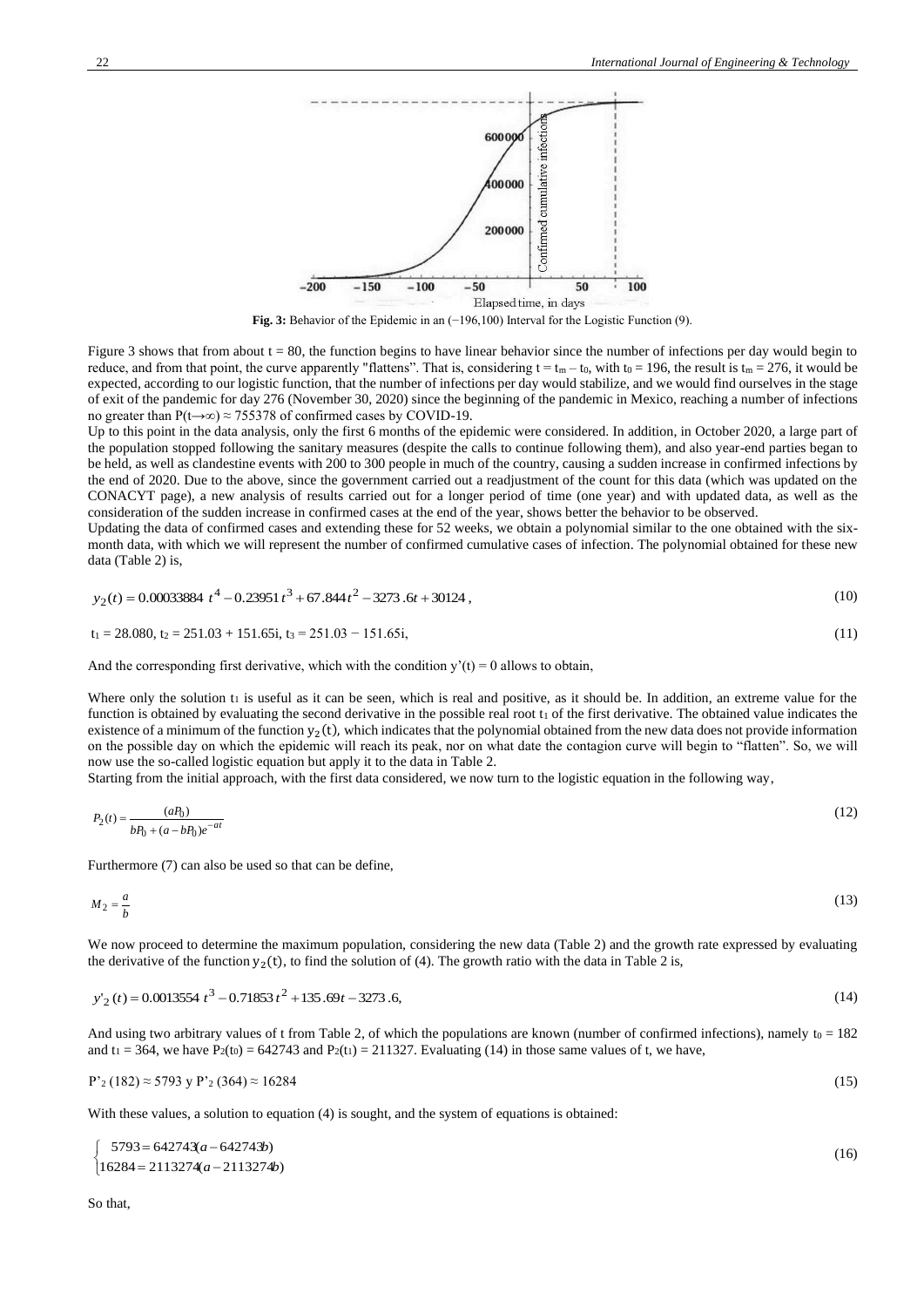$b \approx 8.89 \times 10^{-10}$  and  $a \approx 958 \times 10^{-10} \Rightarrow M_2 \approx 10781026$ 

With  $P_0 = 2113274$ , corresponding to day to = 364, the last data considered, and we have the logistic function,

$$
P_2(t) = \frac{20254.32}{0.0019 + 0.0077e^{-9.58 \times 10^{-3} t}},
$$
\n(17)

where:

 $t = t_m - t_0$  $t_m$  = sample time to predict  $t_0$  = initial time,

Expression (17) can be considered a more realistic representation of the behavior of the epidemic in Mexico. Figure 4 shows the function found on an interval –  $364 \le t \le 600$ .



**Fig. 4:** Logistic Function for the Behavior of the Pandemic, in An – 364  $\leq t \leq 600$  Interval.

Figure 4 shows that from  $t = 500$  the function begins to have linear behavior since the number of infections per day would begin to decrease, and from that point, the new curve tends to "flatten out". That is, considering  $t = t_m - t_0$  and with the values of time to = 364, t = 500, we have  $t_m = 864$ . According to this new logistic function and with the updated data, a stabilization in the number of infections per day would be expected and we could consider being in the exit stage of the epidemic by day 864. (July 11, 2022), counting from day zero of having started in Mexico, reaching a number of confirmed COVID-19 infections of P<sub>2</sub>  $\approx$  10 660 169.

With the procedure shown, based on the records provided by the country's authorities, it is found that the epidemic due to the SARS-CoV-2 virus manifests signs of lasting more than 2 years at the national level, with the possibility of around ten million confirmed infections. It is a scenario that no one wants, but it is a likely one; unless the public's attitude of disbelief and distrust towards the actions of government agencies and the preventive measures proposed by health officials is corrected.

# **3. Results and discussion**

It is necessary to make a comparison between the obtained expression from the possible behavior of the epidemic and the monitoring results released by the health authorities. We will take a couple of sample values for  $t_m$  and figure out the amount of infected population predicted by the logistic function (17), to compare with the official data and determine the percentage of difference.

With the sample values  $t_{m1} = 91$ ,  $t_{m2} = 182$ ,  $t_{m3} = 196$ ,  $t_{m4} = 364$ , and taking into account the adjustment in the official figures, considering  $t = t_m - t_0$ , for  $t_0 = 364$  we have  $t_1 = -273$ ,  $t_2 = -182$ ,  $t_3 = -168$ ,  $t_4 = 0$ . So,  $P_2(-273) = 188987$ ,  $P_2(-182) = 441021$ ,  $P_2(-168) = 501344$ ,  $P_2(0) = 2109830$ . Retrieving the values of Table 2, and comparing, the percentage differences obtained are,  $\varepsilon_1 = 67.93\%$ ,  $\varepsilon_2 = 31.38\%$ ,  $\varepsilon_3$  $= 30.14\%$ ,  $\varepsilon_4 = 0.16\%$ , respectively, seeing that as the epidemic evolves, the margin of error shrinks, which allows us to consider the procedure shown here adequate to represent the behavior of the epidemic in Mexico.

On the other hand, reviewing the data on confirmed infections, it is observed that once the first stage of infections is over (approximately six months), the number of such confirmed infections doubles approximately every three weeks in the second half of 2020. Later, in periods of three months; and already in the second half of 2021, periods of four to five months are observed. Considering that the official number of total infections as of February 2, 2022, was 5,068,985, and given the indicated doubling period, it is possible that in effect there will be around 10,000,000 by July of this year (2022), as calculated with the algorithm presented. Furthermore, observing how the epidemic has evolved, with increases in infections every almost half a year, as shown in Figure 5, that possibility cannot be ruled out.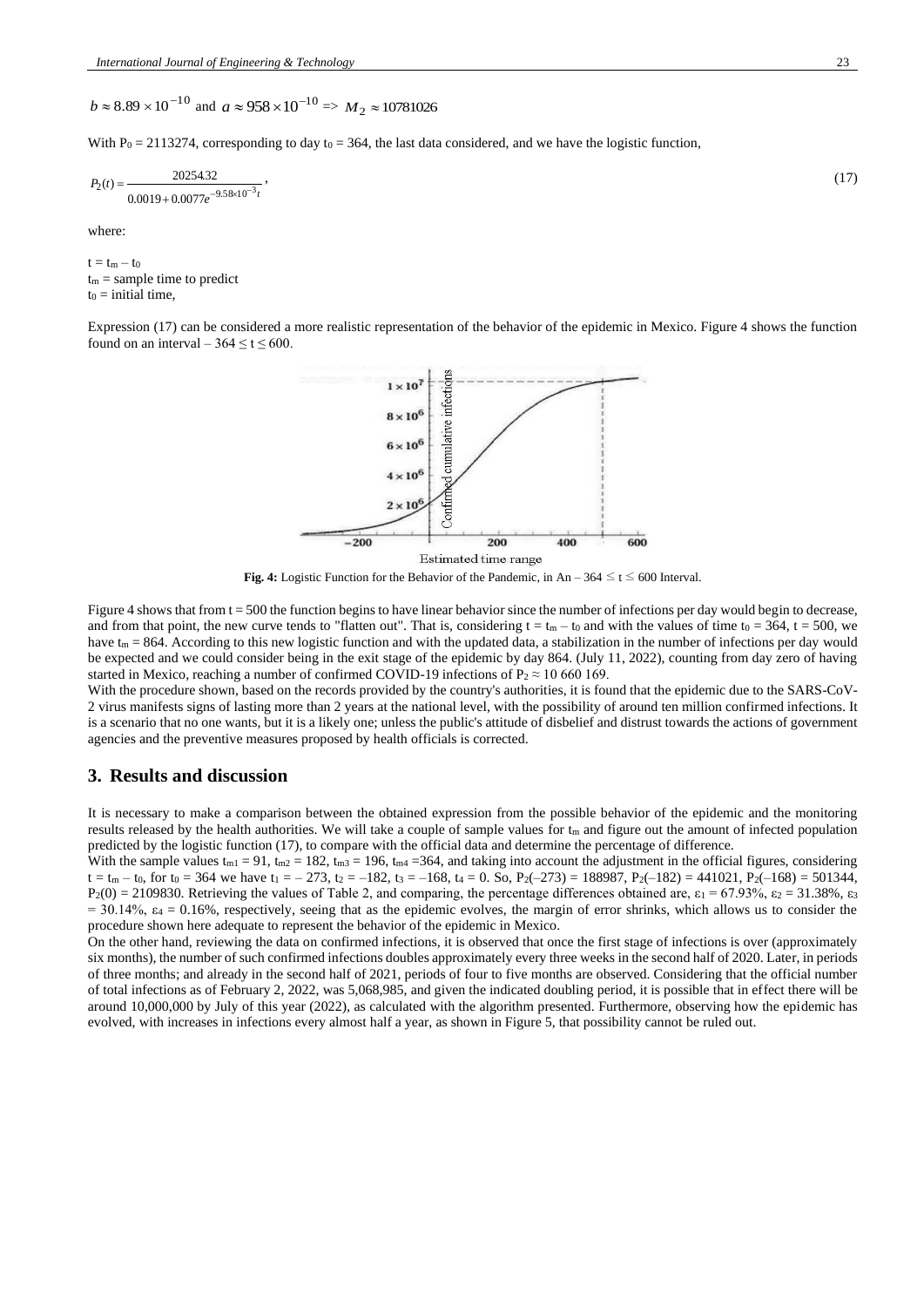

**Fig. 5:** Distribution of Infections Per Day (Source: Ministry of Health, Mexico) [29].

## **4. Conclusions**

As it has been shown, based on the data obtained from official sources, it was possible to develop an algorithm whose starting point is the proposition of a quartic polynomial, which in the positive part of the values of the variable resembles an exponential type function. The results of this first test later helped to develop an algorithm that allows obtaining an equation based on the population growth theory. Of course, this is only a test of what can be done, considering the enormous number of variables that intervene, including the attitude of the population, to obtain effective control and eradicate or at least greatly mitigate an epidemic. There must be an attitude of cooperation of the population, instead of just looking for and exaggerating possible government errors in combating the problem.

Based on the results obtained with the last elaborated function, and the most recent data update by the authorities, we managed to obtain a logistic function to try to represent the future behavior of the pandemic in our country (Mexico). These results make us see that, regardless of the information given by the news or unofficial media, the current situation in the country still has a long time and a long way to go. Therefore, it is not advisable to rush into non-essential activities or events, since they could alter the rhythm of the pandemic, and even causes the situation to last for an even longer time than that already suggested in this work and others like it.

We must also highlight that the function formulated with this work presents us with a very considerable possible number of infected people compared to the population of the country (126,014,024 registered by the INEGI in its 2020 Population Census) [32]. Therefore the need for vaccination against the SARS-CoV-2 virus is reiterated, as this action can largely counteract the number of deaths and allow that of the ten million possible infections by July 2022, deaths will be very few or even nonexistent.

## **Acknowledgments**

This research was supported by Universidad Autónoma Metropolitana (México). RTPH thanks the partially support by the Consejo Nacional de Ciencia y Tecnología (CONACyT, México).

## **References**

- [1] D.R. Wessner, The origins of viruses, Nature Education 3 (2010) 37.
- [2] National Institute of Health, Microorganisms in built environments: Impacts on human health, microbiomes of the built environment, [https://www.ncbi.nlm.nih.gov/books/NBK458822/.](https://www.ncbi.nlm.nih.gov/books/NBK458822/) February 2020. Accessed: January 27, 2022.
- [3] Ma.A. Sánchez, T. González, T.R. Ayora, Z.E. Martínez, N.A. Pacheco, ¿Qué son los microbios?, Ciencia (2017) 10-17.
- [4] J.M. Uriarte, Virus y bacterias, Caracteristicas.co.[, https://www.caracteristicas.co/virus-y-bacterias/.](https://www.caracteristicas.co/virus-y-bacterias/) Revised 2019. Accessed: January 27, 2022
- [5] [Real Academia Española.](https://es.wikipedia.org/wiki/Real_Academia_Espa%C3%B1ola) [Diccionario de la Lengua Española](https://es.wikipedia.org/wiki/Diccionario_de_la_lengua_espa%C3%B1ola) (21<sup>th</sup> ed.), [Espasa,](https://es.wikipedia.org/wiki/Editorial_Espasa) Madrid, 2000; 859
- [6] Ch.A. Smith, Plague in the ancient world: A study from Thucydides to Justinian, The Student Historical Journal 28 (1996). [http://peo](http://people.loyno.edu/~history/journal/1996-7/Smith.html)[ple.loyno.edu/~history/journal/1996-7/Smith.html](http://people.loyno.edu/~history/journal/1996-7/Smith.html) Accessed January 27, 2022.
- W. Lederman, El hombre y sus epidemias a través de la historia, Rev. Chil. Infect. Edición de Aniversario (2003) 13-17 [https://doi.org/10.4067/S0716-](https://doi.org/10.4067/S0716-10182003020200003) [10182003020200003.](https://doi.org/10.4067/S0716-10182003020200003)
- [8] M.E. Habichi, F.D. Pate, E. Varoto, F.M. Galassi, Epidemics and pandemics in the history of humankind and how governments dealt with them. A review from the Bronze Age to the Early Modern Age, Rivista Trimestrale di Scienza dell'Amministrazione 2 (2020) 1-32. Available online: http://www.rtsa.eu – ISSN 0391-190X ISSNe 1972-4942
- [9] R. Leal, Breve historia de las pandemias, Psiquiatria.com[. https://psiquiatria.com/bibliopsiquis/breve-historia-de-las-pandemias/.](https://psiquiatria.com/bibliopsiquis/breve-historia-de-las-pandemias/) 23/04/2020. Accessed: January 27, 2022.
- [10] P. Galeana, Las epidemias a lo largo de la historia, Antropología Americana 5 (2020) 13-45.
- [11] [C. Iglesias,](file:///d:/Users/DELFINO/Desktop/Aux-esc/covid19/C.%20Iglesias) Historia de las pandemias, Letras Libres, junio 2021; [https://letraslibres.com/revista/historia-de-las-pandemias/.](https://letraslibres.com/revista/historia-de-las-pandemias/) Accessed January 27, 2022.
- [12] Tucídides, Historia de la guerra del Peloponeso, Historiadores griegos, Ed. Aguilar, Madrid (1969) Libro II, Caps. 48-54.
- [13] J. Dagnino, ¿Qué fue la plaga de Atenas?, Rev. Chil. Infect. 28 (2011) 374-380. [https://doi.org/10.4067/S0716-10182011000500013.](https://doi.org/10.4067/S0716-10182011000500013)
- [14] J.R. Fears, The plague under Marcus Aurelius and the decline and fall of Roman Empire, Infect Dis N Am 18 (2004) 65-77. [https://doi.org/10.1016/S0891-5520\(03\)00089-8.](https://doi.org/10.1016/S0891-5520(03)00089-8)
- [15] E. González, I. García, La primera peste de los antoninos (165-170). Una epidemia en la Roma Imperial, Asclepio LIX (2007) 7-22. [https://doi.org/10.3989/asclepio.2007.v59.i1.215.](https://doi.org/10.3989/asclepio.2007.v59.i1.215)
- [16] [M. Calvo,](https://dialnet.unirioja.es/servlet/autor?codigo=4707540) La peste [antonina:](https://dialnet.unirioja.es/servlet/articulo?codigo=7707024) la pandemia que diezmó el Imperio Romano, Historia Digital 37 (2021) 1-3.
- [17] J.R. Collado, Historia antigua de México como fuente de aproximación a la enfermería transcultural, Desarrollo Cientif Enferm. 18 (2010) 38-43.
- [18] A[. Mandujano, L. Camarillo, M.A. Mandujano, Historia de las epidemias en el México Antiguo. Algunos aspectos biológicos y sociales. Casa del](file:///d:/Users/DL/Downloads/Mandujano,%20L.%20Camarillo,%20M.A.%20Mandujano,%20Historia%20de%20las%20epidemias%20en%20el%20México%20Antiguo.%20Algunos%20aspectos%20biológicos%20y%20sociales.%20Casa%20del%20Tiempo%204%20(2003)%209-21,)  [Tiempo 4 \(2003\) 9-21.](file:///d:/Users/DL/Downloads/Mandujano,%20L.%20Camarillo,%20M.A.%20Mandujano,%20Historia%20de%20las%20epidemias%20en%20el%20México%20Antiguo.%20Algunos%20aspectos%20biológicos%20y%20sociales.%20Casa%20del%20Tiempo%204%20(2003)%209-21,) Available on line[: http://www.uam.mx/difusion/revista/abr2003/mandujano.pdf.](http://www.uam.mx/difusion/revista/abr2003/mandujano.pdf)
- [19] I.N. Gutiérrez, Las epidemias del México prehispánico, Rev. Med. Cine. 16e (2020), 237-245. Available on line: https://gredos.usal.es/bitstream/handle/10366/145920/epidemias\_del\_Mexico\_prehispanico\_un\_bre.pdf?sequence=1 [https://doi.org/10.14201/rmc202016e237245.](https://doi.org/10.14201/rmc202016e237245)
- [20] G. García, La conquista de México, Carácter de la conquista española en América y en México, Cd. Máxico, Ed. Fuente Cultural, 1901; 235-236.